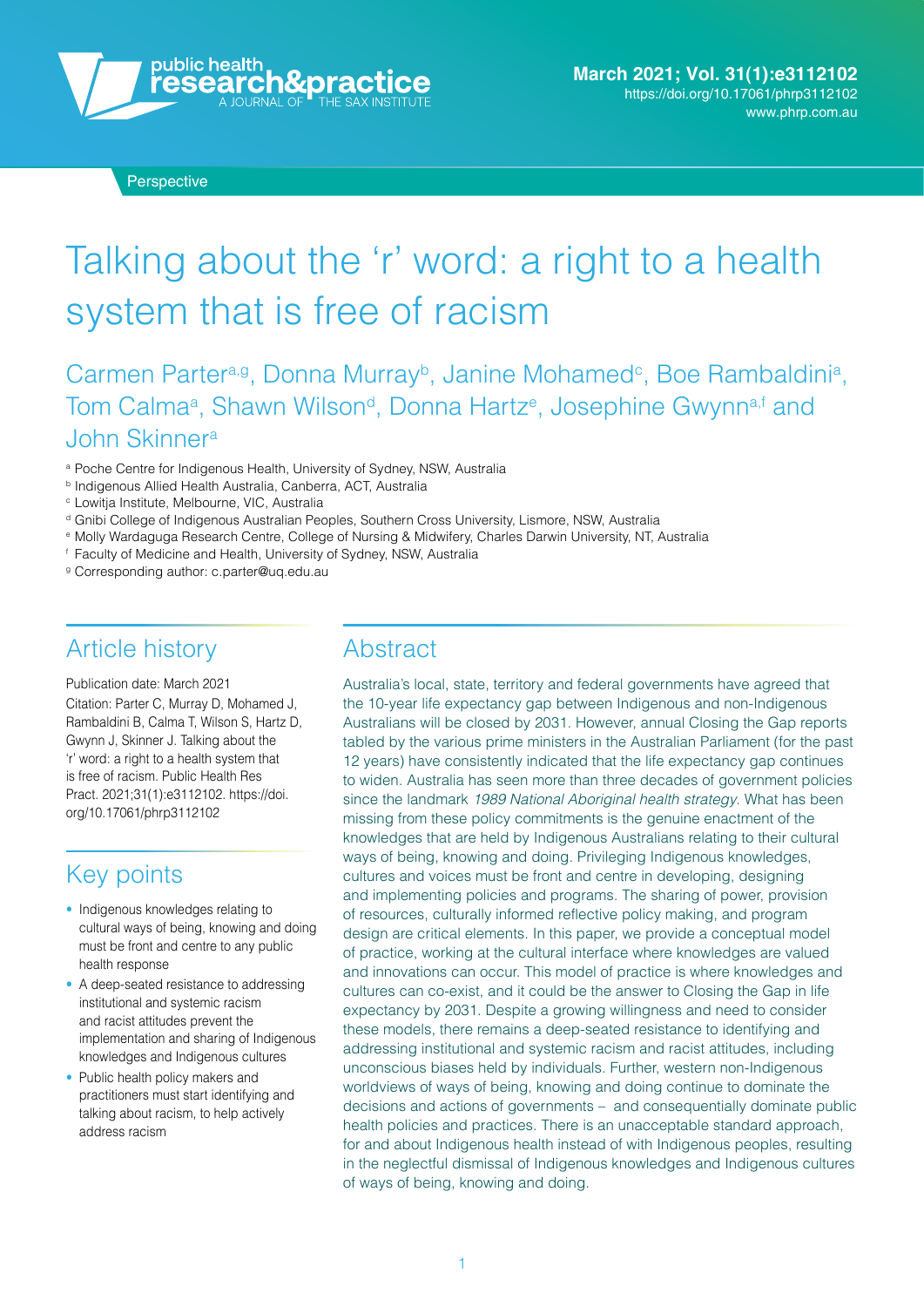## Key points cont.

- Working at the cultural interface where knowledge systems and cultures can co-exist and thrive is imperative to Indigenous Australians reclaiming pathways to better health
- Critical reflective practice is warranted to understand racism and institutional racism on health outcomes

### **Introduction**

The elevation and implementation of Indigenous knowledges relating to cultural ways of being, knowing and doing are the principal factors required to close the 10-year life expectancy gap between Indigenous and non-Indigenous peoples. Ways of being concern the ordering of reality and how lives are lived within that reality. Indigenous ways of being acknowledge that everything is connected, interrelated and nonhierarchial, involving the living and non-living and including the unknown.1 Ways of being are a reflection of ways of knowing and ways of doing. Ways of knowing are concerned with how knowledges are created and passed along to others. For Indigenous peoples, knowledge is communally shared and passed on orally through stories that trace the origins of their Nations and reflect Indigenous peoples' lived experiences gathered intergenerationally over thousands of years.<sup>1,2</sup> Ways of doing includes the practices one engages in, or how things get done, that are directed by one's values and belief systems. Indigenous ways of doing is underpinned by mutual obligation and accountability, as demonstrated through respect, reciprocity and responsibility to their relations.1 Indigenous ways of being, knowing and doing comprise worldviews that stand in stark contrast to the non-Indigenous euro-Australian worldviews. The Indigenous system is collective and interconnected, whereas the non-Indigenous system is individualistic and separated into parts that are not connected. Worldviews are not simple to define or explain. Working at the cultural interface, where worldviews can either collide or respectfully exchange, emphasises the importance of Indigenous health workers, leaders, organisations and community.2

If real transformational change in the health status of Indigenous Australians is to be achieved, then the knowledges as well as the cultures of Indigenous peoples must be front and centre in all public health policy and programming responses. Unfortunately, the knowledges and cultures held by Indigenous Australians are not fully acknowledged or recognised and are often dismissed as irrelevant.<sup>3</sup> For far too long, non-Indigenous and western scientific and biomedical knowledges of ways of being, knowing and doing have dominated and informed

public health policies and programs. Consistent with the United Nations declaration on the rights of Indigenous peoples, the public health sector must provide the means for Indigenous Australians to self-determine and rightfully practise their knowledges and cultures of ways of being, knowing and doing.4 More than 30 years have passed since the 1989 National Aboriginal health strategy declared an Indigenous health crisis.<sup>5</sup> Consistent government efforts to address this health crisis have been futile.<sup>6</sup> Nonetheless, emphasising the centrality of culture for Indigenous Australians and acknowledging the reality of racism in a public policy instrument like the Australian Government's National Aboriginal and Torres Strait Islander health plan 2013–2023, has created an opportunity to position Indigenous peoples and their knowledges at the forefront of public health responses and policy.<sup>7</sup> Unfortunately, despite a willingness among some senior bureaucrats, politicians and academics, ingrained racist paradigms continue to sustain the health disparities and inequities, and social, economic and political inequalities that Indigenous Australians continue to experience.<sup>8-10</sup>

## What do we know so far?

The efforts and investments over these past three decades have only seen the slightest improvements to the 10-year life expectancy gap between Indigenous and non-Indigenous peoples.<sup>11</sup> Further, the social determinants of health and the legacy of colonisation continues to contribute substantially to the social, economic and political inequalities experienced by Indigenous peoples.11

Although there have been many plans and strategies, along with hundreds of millions of dollars in state, territory, and federal funding since the 1989 National Aboriginal health strategy was introduced, there have been limited improvements in health outcomes. Also, Indigenous wellbeing in the mainstream health system continues to decline with avoidable negative conditions and deaths widening.<sup>11</sup>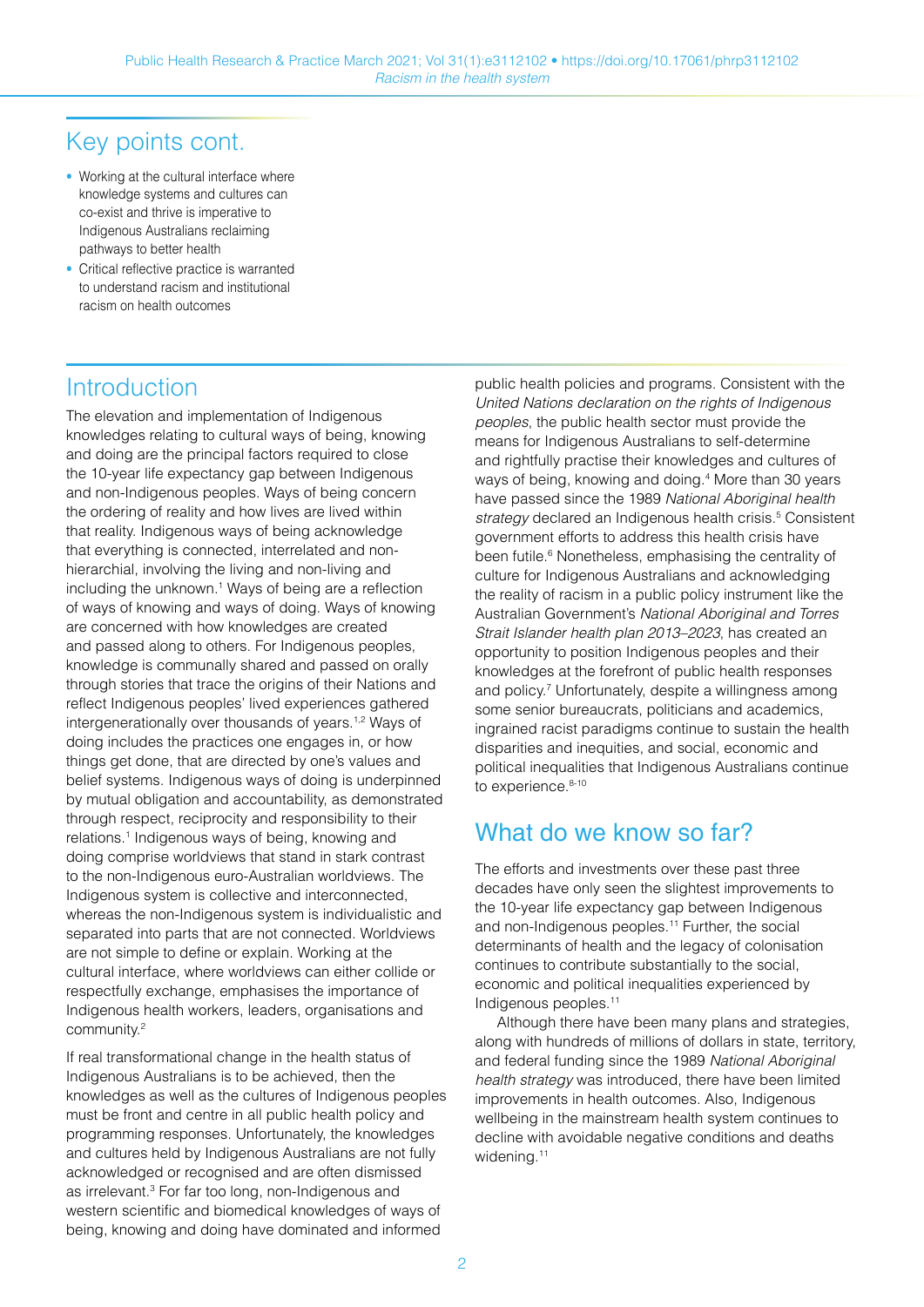**Figure 1.** Working at the cultural interface where knowledge exchange occurs leading to innovations through cultural infusion – adaptation of the policy cycle**3,17,18**



#### What needs to happen?

The new national Closing the Gap Agreement, made between the Coalition of Peaks and all levels of governments, have committed to a range of reforms including "systemic and structural transformation of mainstream government organisations".12 All governments have agreed to eliminate racism with inclusion of Indigenous cultures and truth-telling underpinning their policy responses.12 Additionally, a national summit called "for more transparency, truth-telling, power-sharing and culture-informed decision-making practices integrated within policy productions, program implementation and evaluation strategies".<sup>13</sup>

Reinventing institutions and transforming their structures, systems and practices requires an insurgency that challenges the dominance of non-Indigenous scientific western and biomedical knowledges, which have been responsible for determining policy and program decisions about the health of Indigenous Australians.14,15 That is not to say that there is no place for non-Indigenous western science. On the contrary, the knowledges and cultures held by Indigenous Australians must be recognised, valued and be front and centre to public policy and programming, and public health practice. Importantly, they can complement and co-exist with western knowledges. However, where knowledges meet at that cultural interface, Indigenous knowledges and cultures are subjugated.3,16 Innovations are inevitable if those knowledge systems and cultures are recognised as independent entities able to complement the other through cultural infusion.<sup>16,17</sup>

Therefore, Indigenous Australians must be provided with the means and opportunity to rightfully self-determine and govern their affairs. Mainstream governance structures within organisations must strive towards sharing power equally including privileging Indigenous

voices, knowledges and cultural ways of being, knowing and doing in policy production and service design.

#### **Discussion**

Racism is more than an individual issue. When systemic injustices remain, unspoken or accepted, an unethical white privilege is fostered. When individuals and groups point out systemic injustices and inequities, the dominant culture is made accountable.<sup>19</sup>

Recognising the reality of racism and bringing Indigenous Australians' knowledge and cultures to the forefront of government decisions and actions continues. Communities remain strong with their aspirations and positive that governments have finally started to hear their calls. But is this enough? Transformation requires critical reflective practice<sup>21-24</sup> from the public health sector and its practitioners. Based on government legacy it is obvious that government actions have not been enough.3 Connection to culture continues to be portrayed as an Indigenous Australian problem<sup>20</sup>, rather than Indigenous Australians reclaiming pathways to better health.

Australia has seen consecutive National Aboriginal and Torres Strait Islander health plans that have consistently spoken about the relevance of culture and the holistic nature of health. Yet the rights of Indigenous Australians, as espoused in the United Nations declaration on the rights of Indigenous peoples<sup>4</sup>, remain compromised – specifically, in relation to being able to self-determine rightfully and freely, without prejudice or biases, their cultural expressions and knowledges in how health and healthcare can be practised.4 Also, despite the emergence of Indigenous cultures in public policies and programs, there is no recognition of the knowledges held by Indigenous Australians and their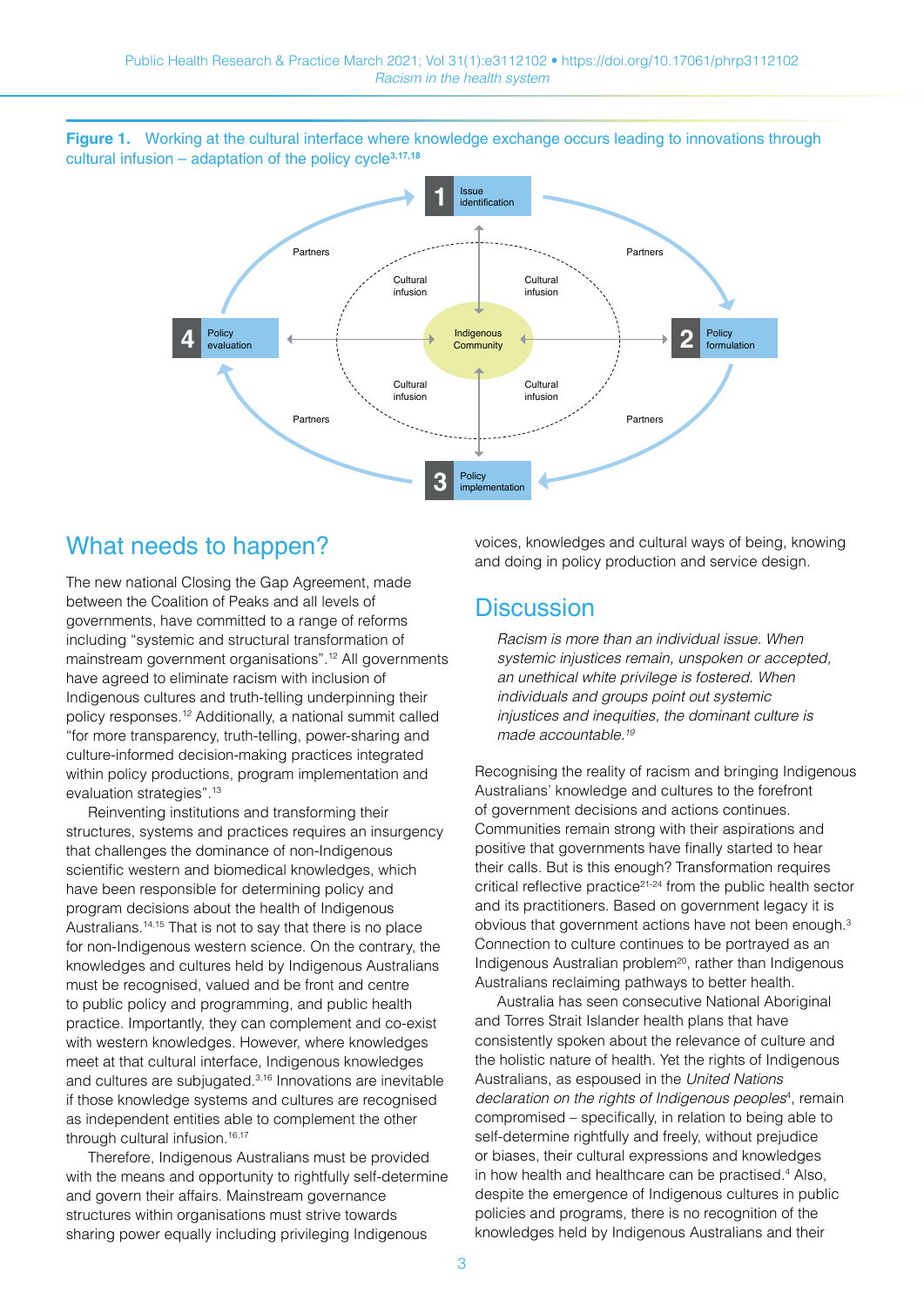intrinsic relationship to Indigenous cultures.3 This is racism and a result of racism in its many forms. Further, issues of institutional and systemic racism, racist attitudes, unconscious biases and non-Indigenous western worldviews of ways of being, knowing and doing continue to prevail and prevent effective policy and programming design and implementation. Finally, research that includes Indigenous science and methodological practice on the role of racist paradigms and their rules, norms and behaviours in shaping health systems, their organisations, and individuals' behaviour will provide greater critical reflective21-26 understanding of when, where and how to act so transformative change occurs.

## **Conclusion**

Given the limited successes of governments' policy efforts to closing the life expectancy gap between Indigenous and non-Indigenous Australians, elevating and implementing Indigenous knowledges and cultures of ways of being, knowing and doing are principal factors for achieving meaningful critical reflective practice and transformational sustainable change. Further, this may assist to not merely close the gap in life expectancy, but foster an environment for all Indigenous Australians where their knowledges and cultures of ways of being, knowing and doing is central. To enable the knowledges and cultures held by Indigenous Australians requires the sharing of power and resources to support the privileging of Indigenous voice(s) in policy and public health program design. To do so, it is critical to work at the cultural interface where cultural infusion occurs to create those shared and inventive solutions that are necessary to address the health of Indigenous Australians. Furthermore, a strong commitment and understanding from governments, policy makers and public health practitioners about their role in enabling Indigenous knowledges and cultural ways of being, knowing and doing is imperative. As is identifying and talking about racism underpinned by critical reflective practice. Unleashing Indigenous peoples' knowledges and their cultures is the answer for achieving the transformative systemic and structural reforms agreed by governments.

## Acknowledgements

The Poche Centre for Indigenous Health at the University of Sydney sponsors CP as an academic fellow under the Wingara Mura Leadership Academy program. The National Health Leadership Forum, which is the national representative health forum for national Aboriginal and Torres Strait Islander peak health bodies in Australia, provided in-kind support, guidance and advice for this manuscript.

## Peer review and provenance

Externally peer reviewed, not commissioned.

## Competing interests

None declared.

## Author contributions

CP led the design and writing of the manuscript. Each co-author made important intellectual contributions and was involved in reviewing and editing the manuscript. All co-authors approved the final manuscript.

### **References**

- 1. Parter C, Wilson S. My research is my story: a methodological framework of inquiry told through storytelling by a doctor of philosophy student. Qualitative Inquiry. 2021.
- 2. Parter C. Decolonising public health policies: rightfully giving effect to Aboriginal and Torres Strait Islander peoples' knowledges and cultures of ways of being, knowing and doing in public health policies. Sydney: University of Sydney; 2021 [cited 2021 Feb 28]. Available from: [hdl.handle.net/2123/24415](https://hdl.handle.net/2123/24415)
- 3. Parter C, Wilson S, Hartz LD. The closing the gap (CTG) refresh: should Aboriginal and Torres Strait Islander culture be incorporated in the CTG framework? How? Aust N Z J Public Health. 2019;43(1):5–7.
- 4. United Nations Department of Economic and Social Affairs. United Nations declaration on the rights of Indigenous peoples. Geneva: UN; 2007 [cited 2017 Feb 6]. Available from: [www.un.org/development/desa/](https://www.un.org/development/desa/indigenouspeoples/wp-content/uploads/sites/19/2018/11/UNDRIP_E_web.pdf) [indigenouspeoples/wp-content/uploads/sites/19/2018/11/](https://www.un.org/development/desa/indigenouspeoples/wp-content/uploads/sites/19/2018/11/UNDRIP_E_web.pdf) [UNDRIP\\_E\\_web.pdf](https://www.un.org/development/desa/indigenouspeoples/wp-content/uploads/sites/19/2018/11/UNDRIP_E_web.pdf)
- 5. National Aboriginal Health Strategy Working Party. A national Aboriginal health strategy. Canberra: Government of Australia; 1989.
- 6. Holland C. A ten year review: the closing the gap strategy and recommendations for reset. Canberra: The Closing the Gap Campaign Steering Committee for Indigenous Health Equality, 2018 [cited 31 Aug 2018]. Available from: [www.humanrights.gov.au/our-work/aboriginal-and-torres](http://www.humanrights.gov.au/our-work/aboriginal-and-torres-strait-islander-social-justice/publications/close-gap-10-year-review)[strait-islander-social-justice/publications/close-gap-10](http://www.humanrights.gov.au/our-work/aboriginal-and-torres-strait-islander-social-justice/publications/close-gap-10-year-review) [year-review](http://www.humanrights.gov.au/our-work/aboriginal-and-torres-strait-islander-social-justice/publications/close-gap-10-year-review)
- 7. Department of Health. National Aboriginal and Torres Strait Islander health plan 2013–2023. Canberra: Commonwealth of Australia; 2013 [cited 2021 Feb 15]. Available from: [www1.health.gov.au/internet/main/](https://www1.health.gov.au/internet/main/publishing.nsf/content/b92e980680486c3bca257bf0001baf01/$file/health-plan.pdf) [publishing.nsf/content/b92e980680486c3bca257bf0001b](https://www1.health.gov.au/internet/main/publishing.nsf/content/b92e980680486c3bca257bf0001baf01/$file/health-plan.pdf) [af01/\\$file/health-plan.pdf](https://www1.health.gov.au/internet/main/publishing.nsf/content/b92e980680486c3bca257bf0001baf01/$file/health-plan.pdf)
- 8. Arabena K. Future initiatives to improve the health and wellbeing of Aboriginal and Torres Strait Islander peoples. Med J Aust. 2013;199(1):22.